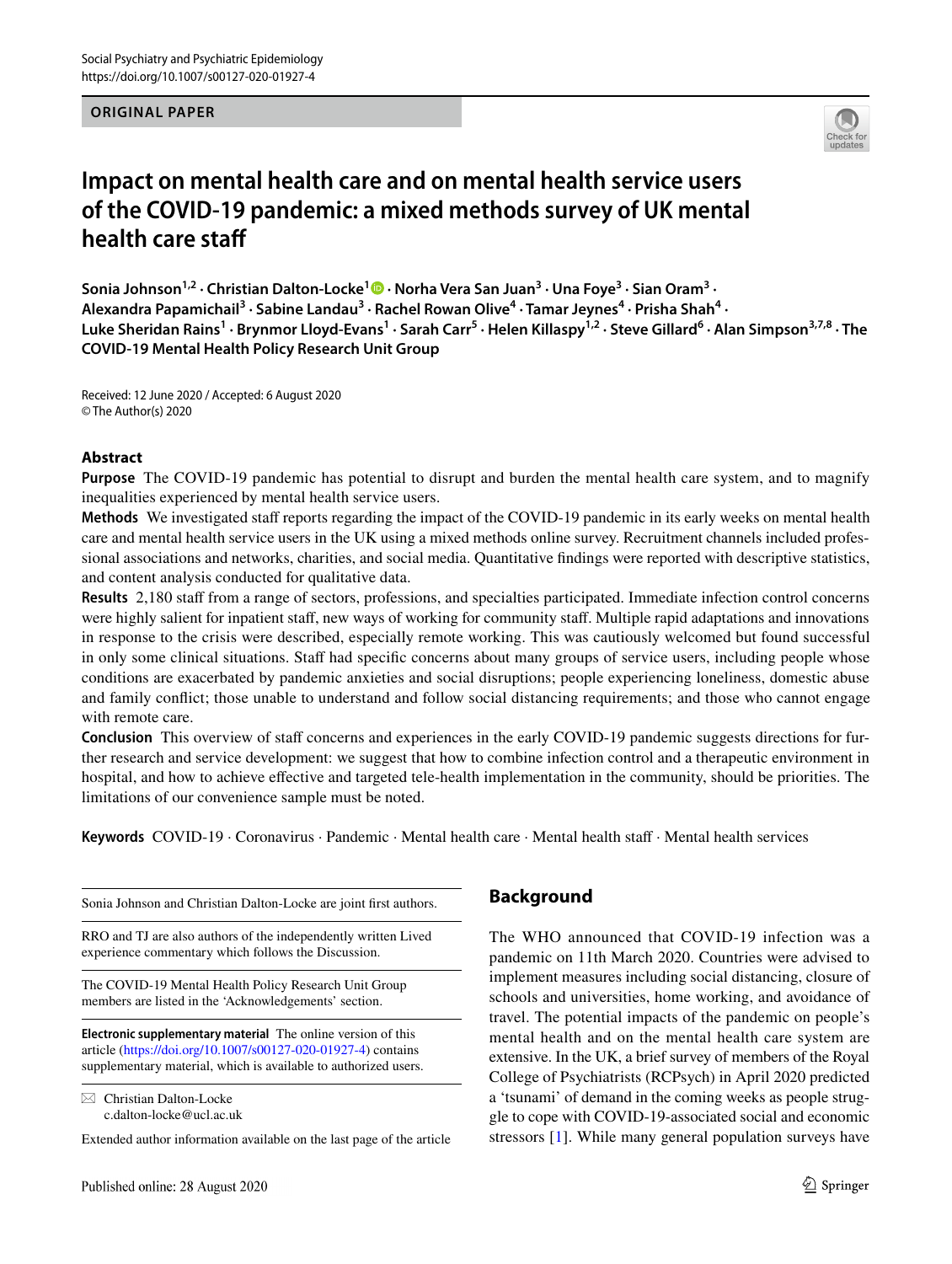been launched, there has been less focus on the needs of people already living with mental health conditions, and on how mental health services are supporting them at a time of potential staff shortages and service reconfigurations [\[2](#page-11-1)].

Potential risks to provision of mental health care worldwide include staff absences due to sickness and the need to self-isolate, and workforce redeployment, for example from community to inpatient settings. In the community, staff in many countries have been required to limit face-toface contacts to essential tasks such as the administration of injectable medication [\[3](#page-11-2)]. Beyond the immediate changes to services seen in the early stages of the pandemic, there are many potential challenges that are specifc to mental health care. These include difficulties in implementing infection control and social distancing guidance in settings where people may be very distressed or cognitively impaired [\[4](#page-11-3)], especially in mental health wards and the supported accommodation settings where many people with complex mental health problems live [\[5](#page-11-4)]. Face-to-face meetings are usually central to mental health care: severe restrictions to this seem likely to greatly alter staff and service user experiences. There is also a considerable risk that, even after restrictions are lifted, there will be a lasting exacerbation of health and social inequalities that afect people with longer term mental health problems, for example, through increased economic disadvantage, inequalities in health care, or sequelae of increased trauma and abuse [[6,](#page-11-5) [7\]](#page-11-6). Since the start of the pandemic, experts from around the world have published views about potential negative impacts of the pandemic on mental health services  $[3, 8, 9]$  $[3, 8, 9]$  $[3, 8, 9]$  $[3, 8, 9]$  $[3, 8, 9]$  $[3, 8, 9]$  and the suggestion has also been recurrently made that it could provide an opportunity for positive service developments [\[10](#page-11-9)[–12\]](#page-11-10). However, there is a lack of research directly assessing and reporting the experiences and perspectives of those currently working in the mental health system. Our aim was to inform further research and service responses by conducting, in the early stages of the COVID-19 pandemic, a survey of the perspectives and experiences of staf working in inpatient and community settings across the UK health and social care sectors.

# **Methods**

The King's College London research ethics committee approved this study (MRA-19/20-18372), which involved mental health staff in the UK completing an online questionnaire.

#### **Study design**

In the absence of a measure of pandemic impact on mental health care and mental health service users, we rapidly developed an online questionnaire to collect cross-sectional quantitative and qualitative data from mental health care staff

#### **Participants**

All staff working in face-to-face mental health care in the UK, or managing those who provide such care, were eligible to participate. All specialties were included, as were NHS, private healthcare, social care, and voluntary sector services.

#### **Questionnaire: development**

The lead developer of the questionnaire, SJ, an academic and practising inner London psychiatrist, read key sources identifed in an accompanying rapid review of relevant literature [\[13](#page-11-11)], including academic and professional journals, news media, and organisational websites, and followed relevant social media topics. The drafting of the questionnaire was further informed by the NIHR Mental Health Policy Research Unit (PRU) working group for this study (about 30 people, including clinicians, researchers, and people with relevant lived experience), and the PRU Lived Experience Working Group. Both groups discussed the study at online meetings and identifed important topics for inclusion. Nine further clinicians provided email summaries of the challenges which they were currently facing and how they were being addressed.

Feedback was obtained from the PRU working group on a frst draft of the questionnaire, together with additional input from experts in felds including mental health care for older people, children and adolescents, people with drug and alcohol problems, ofenders, and people with intellectual disabilities. The questionnaire was revised and converted into an online format using the UCL Opinio platform. Pilot testing was then conducted with 17 clinicians, who provided feedback on length, acceptability, and relevance, and on problems with specifc items. Following this, a fnal version of the questionnaire was agreed.

#### **Questionnaire: content**

A mixture of structured and open-ended questions was included. Participants were asked which sector and region they worked in but not which organisation, maximising anonymity. Participants could skip questions if they wished, and internet cookies were used to prevent participants completing multiple questionnaires. A branching structure was adopted, with initial questions asking all participants to rate the relevance of each item on lists of:

- Challenges at work during the COVID-19 pandemic.
- Problems currently faced by mental health service users and family carers (from a staff perspective).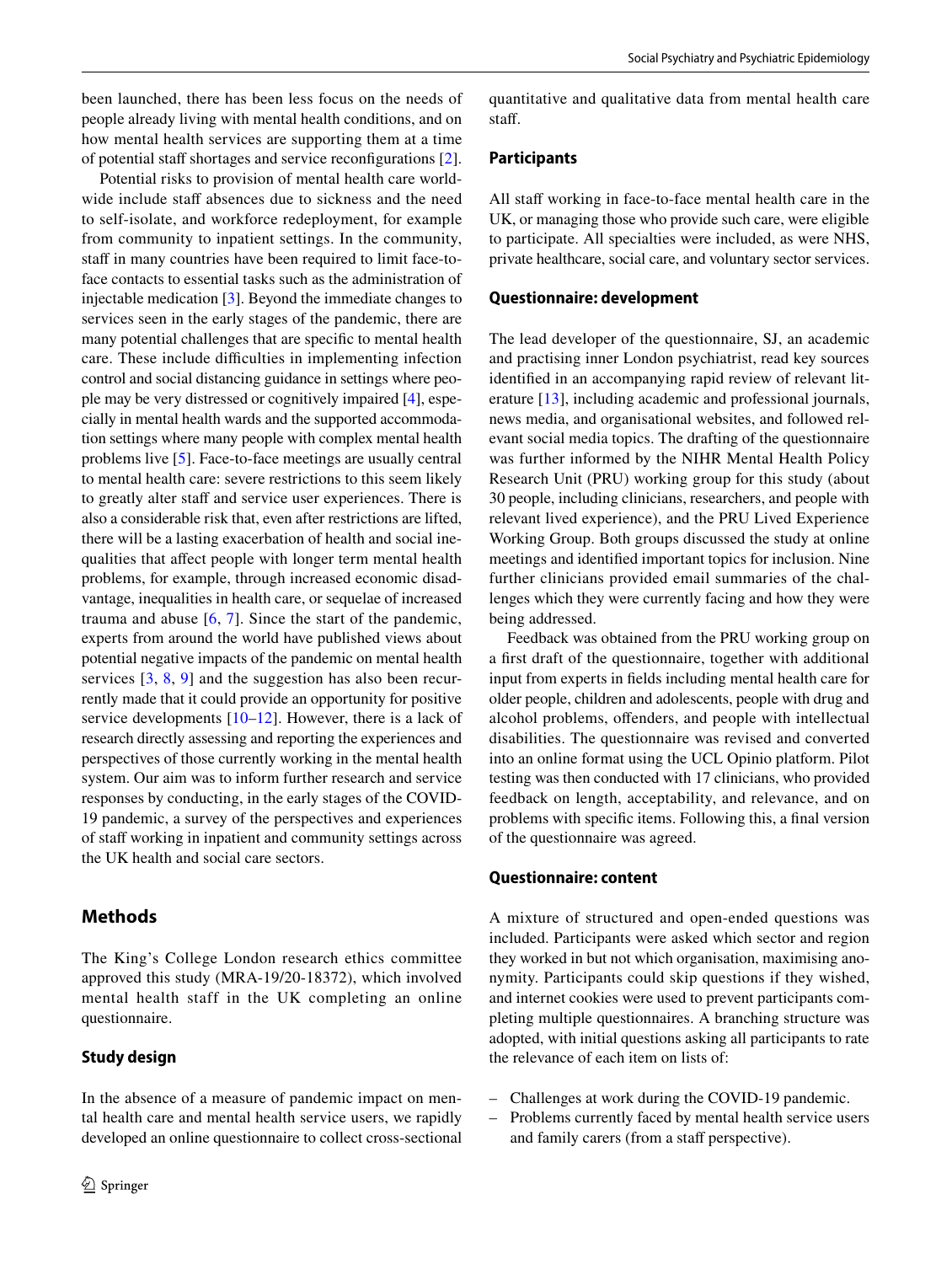– Sources of help at work in managing the impact of the pandemic.

This was followed by sections for staff in specific settings and specialties. Questions also elicited details of adaptations and innovations introduced to manage the impact of the pandemic, and their perceived success, and enquired about concerns for the future and any aspects of current practise that they would like to keep after the pandemic. Participants were asked between 97 and 277 questions depending on their eligibility for branching questions for specifc settings or specialties. Depending on the detail provided to open-ended questions, the survey typically took 15–30 min to complete. A copy of the survey is available at this web address: [https](https://opinio.ucl.ac.uk/s?s=67819) [://opinio.ucl.ac.uk/s?s=67819.](https://opinio.ucl.ac.uk/s?s=67819)

#### **Recruitment**

Our aim was to achieve rapid recruitment of a large and varied sample by dissemination through multiple channels including:

- Professional networks, for example support from the Mental Health Nurse Academics UK, Unite the Union, Royal College of Psychiatrists, and Royal College of Nurses.
- Social media, especially Twitter. Our partner, the Mental Elf, promoted the study frequently and advised us on social media strategy.
- Relevant mental health-focused bodies, including our partner the Centre for Mental Health and the Association of Mental Health Providers.

In the fnal week of recruitment, we targeted under-represented sectors, including relevant voluntary sector organisations and supported housing providers. We also sought to increase representation of staff from Black, Asian, and Minority Ethnic groups by focused social media recruitment via the Mental Elf, including a video in which a prominent Black psychiatrist encouraged participation, and contact with the networks of PRU researchers who work on issues of diversity.

#### **Analysis**

Quantitative data: we aimed to give an overview of the impact of the pandemic. We produced descriptive statistics using Stata 15 to summarise relevant aspects of the quantitative data. Missing data are reported in the footnotes of the relevant tables in the Supplementary report.

Qualitative data: Qualitative analysis was conducted to expand on quantitative fndings [\[14\]](#page-11-12). A preliminary analytical coding framework was developed by SJ guided by the study research questions, quantitative analysis results, and themes emerging from the initial survey responses. The responses to open-ended questions were left unedited and compiled under topics relevant to the research questions. Coding matrices were developed in Microsoft Excel, with the emerging codes in the columns and cases in rows. Directed descriptive content analysis was then conducted [[15,](#page-11-13) [16](#page-11-14)]. For this, all survey responses were indexed in the coding matrices by a group of 15 researchers, mostly PhD students or researchers with relevant lived experience. Topics that came up repeatedly in the data and could not be categorised with the initial coding framework were given a new code. Coding work was coordinated by SO (associate professor) and NVSJ, UF, and AP (post-doctoral researchers) to increase consistency and accuracy when applying the predetermined codes, and to discuss adding codes to the initial framework when necessary. SJ and AS (clinical professors) helped to understand clinical contexts and resolve coding difficulties. Finally, the coding team developed summaries of each code and presented these in tables ranked in order of frequency, shown in the Supplementary Report. Involvement of this large team allowed us to complete analysis within 3 weeks.

#### **Findings**

We summarise key fndings here: our accompanying Supplementary report gives much more detail. Data were collected from 22 April 2020 to 12 May 2020. In total, 3,712 people started the survey (including many who clicked 'Start' but provided no or minimal data) and 1,793 got to the end. We report results for participants who completed at least one question from each of the three main sections open to all respondents. This produced a sample of 2,180. There were 15,010 responses to open-ended items, yielding 295,751 words for rapid qualitative content analysis.

#### **Participant characteristics**

A large majority of participants worked in the NHS (1,935, 88.9%). Approximately a third described themselves as nurses (664, 30.6%), 347 as psychologists (16.0%), 254 as psychiatrists (11.7%), 97 as social workers (4.5%), and 80 as peer support workers (3.7%). Over a third identifed as a manager or lead clinician in their service (826, 38.0%). Over two-thirds worked with working age adults (1,521, 70.0%), 39.2% worked with older adults (853), just under a third worked with people with learning disabilities (648, 29.8%), around a ffth worked with people with drug and alcohol problems (456, 21.0%), and another ffth worked with people with eating disorders (451, 20.7%). Participants could report working with multiple service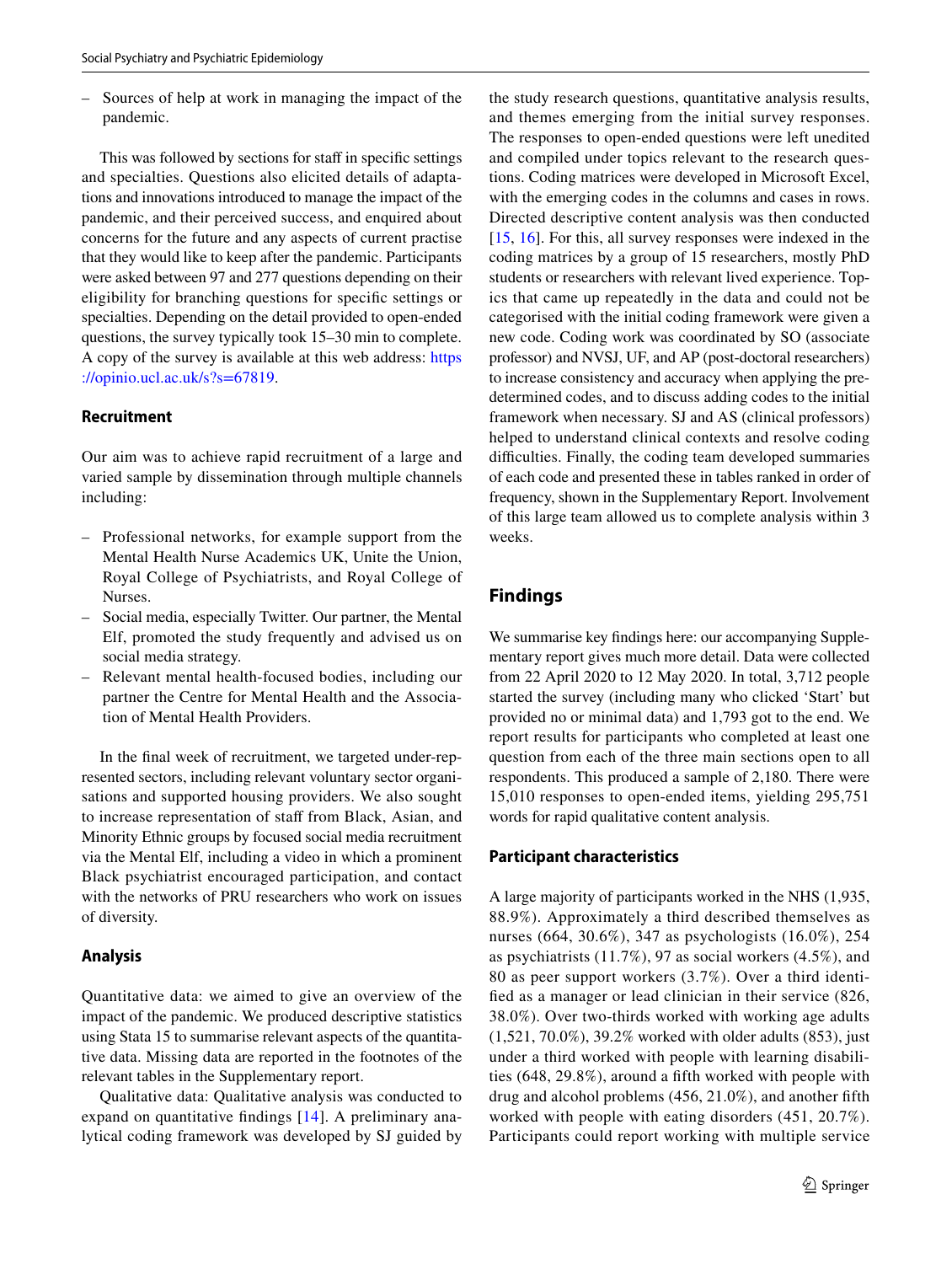user populations and/or in multiple settings. The majority worked in England (1,814, 83.4%) with around a third of these based in London (639, 35.3%) and a ffth in the North West (328, 18.1%); three-quarters worked in cities or towns with populations greater than 100,000 (1,623, 75.1%). Four-ffths were female (1,378, 80.0%) and almost nine-tenths were from white ethnic groups (1,433, 87.0%). Full demographic details, including age, caring responsibilities, and COVID-19 status, can be found in Table 1x of the Supplementary report (references to tables in the Supplementary report are herein indicated with an 'x' after the table number to distinguish them from tables in the main text).

#### **Current challenges at work**

Participants rated a list of current challenges at work, some general and others setting-specifc, on a fve-point scale from 'Not relevant' to 'Extremely relevant'. Table [1](#page-3-0) shows the five work challenges rated highest in each type of setting; Tables 2x–6x report this in further detail. In inpatient wards and crisis houses, infection control challenges, related to

<span id="page-3-0"></span>

|  |  |  |  | Table 1 Top five rated work challenges* for each setting (See Tables $2x-6x$ and $29x-30x$ in the Supplementary report for further details) |  |  |
|--|--|--|--|---------------------------------------------------------------------------------------------------------------------------------------------|--|--|
|--|--|--|--|---------------------------------------------------------------------------------------------------------------------------------------------|--|--|

|              |                                                                                                                                                         | $\boldsymbol{n}$ | $n$ Rated very<br>or extremely<br>relevant | % Rated very<br>or extremely<br>relevant |
|--------------|---------------------------------------------------------------------------------------------------------------------------------------------------------|------------------|--------------------------------------------|------------------------------------------|
|              | Inpatient services (including crisis houses)** $(n=644)$                                                                                                |                  |                                            |                                          |
| 1            | The risk that COVID-19 will spread between service users I'm working with (C)                                                                           | 643              | 420                                        | 65.3                                     |
| 2            | Lack of activities and facilities/increased boredom and agitation during COVID-19 pandemic<br>$(A)$ ***                                                 | 533              | 338                                        | 63.4                                     |
| 3            | The risk I or my colleagues could be infected with COVID-19 at work (C)                                                                                 | 641              | 387                                        | 60.4                                     |
| 4            | Having to adapt too quickly to new ways of working (C)                                                                                                  | 641              | 381                                        | 59.4                                     |
| 5            | Difficulty discharging people because services usually available in community are closed or less<br>available (A)                                       | 528              | 303                                        | 57.4                                     |
|              | Residential services** $(n=77)$                                                                                                                         |                  |                                            |                                          |
| 1            | More challenging environment because residents cannot go out and engage in activities as usual<br>(A)                                                   | 63               | 48                                         | 76.2                                     |
| $\mathbf{2}$ | Not being able to have as much contact as usual with residents due to staff shortages or changes<br>in service offered (A)                              | 63               | 35                                         | 55.6                                     |
| 3            | The risk that COVID-19 will spread between service users I'm working with                                                                               | 79               | 41                                         | 51.9                                     |
| 4            | Difficulty maintaining infection control because people cannot be effectively segregated from<br>one another in this environment (A)                    | 64               | 33                                         | 51.6                                     |
| 5            | Not being able to have as much contact as usual with residents due to quarantine precautions (A)                                                        | 64               | 32                                         | 50.0                                     |
|              | Crisis assessment services** $(n=308)$                                                                                                                  |                  |                                            |                                          |
|              | 1 Not being able to signpost or refer to other services in your area (primary care, social care,<br>voluntary sector services) (A)                      | 250              | 136                                        | 54.4                                     |
| 2            | Having to adapt too quickly to new ways of working $(C)$                                                                                                | 306              | 160                                        | 52.3                                     |
| 3            | The risk I or my colleagues could be infected with COVID-19 at work (C)                                                                                 | 308              | 155                                        | 50.3                                     |
| 4            | The risk family and friends may be infected with COVID-19 through me (C)                                                                                | 308              | 133                                        | 43.2                                     |
| 5            | Pressures resulting from the need to support colleagues through the stresses associated with the<br>pandemic (C)                                        | 307              | 131                                        | 42.7                                     |
|              | Community teams and psychological treatment services <sup>**</sup> $(n=1,268)$                                                                          |                  |                                            |                                          |
| 1            | Having to adapt too quickly to new ways of working (C)                                                                                                  | 1,261            | 694                                        | 55.0                                     |
| 2            | Not being able to depend on other services that are normally available in the community (pri-<br>mary care, social care, voluntary sector services) (A) | 1,065            | 515                                        | 48.4                                     |
| 3            | Difficulty providing sufficient support with reduced numbers of face-to-face contacts (A)                                                               | 1,069            | 480                                        | 44.9                                     |
| 4            | Having to learn to use new technologies too quickly and/or without sufficient training and sup-<br>port $(C)$                                           | 1,261            | 515                                        | 40.8                                     |
| 5            | Technological difficulties with remote appointments (A)                                                                                                 | 1,068            | 430                                        | 40.3                                     |

\* Includes 'current work challenges' (C) asked of staf from all settings and 'additional work challenges' (A) that are specifc to each service type

\*\*A respondent may work in more than one setting (e.g., an inpatient service and a crisis assessment service), but will provide only one answer per challenge

\*\*\*The 'Additional work challenges' (A) sections, which are specific to specific settings and specialties, appear in the survey after the 'Current work challenges' (C) section, which is open to staf from any setting. Therefore, the reduced n for A challenges compared to C challenges represents respondents who completed the frst sections of the survey, but then did not go on to complete the later branched sections of the survey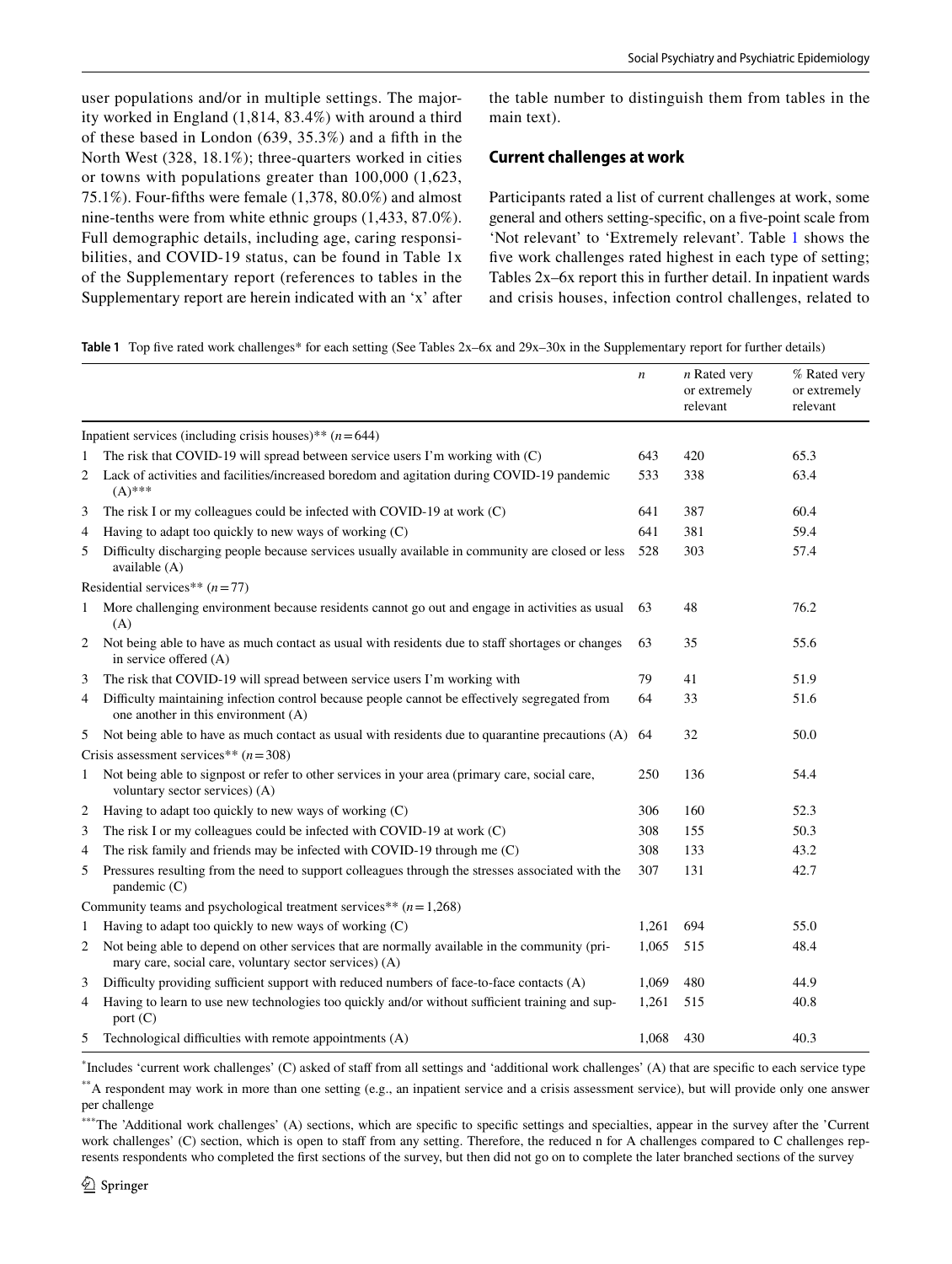both service users and staff becoming infected, were rated highest, alongside increased boredom and agitation amongst service users due to lack of activity and contact on the ward. Crisis service staff rated as most relevant lack of services to which they could refer on or signpost. Community team staff rated items related to changes in ways of working and adoption of remote technologies highest, along with reduced availability of other services. The small group of residential service participants gave a high relevance rating to their environment being more challenging, because residents cannot go out and/or engage in usual activities. Table 29x shows ratings by profession and Table 30x shows ratings by managerial roles. There were fewer obvious diferences by profession than by setting, but managers and lead clinicians more often reported challenges relating to supporting colleagues with stressors due to the pandemic, and increased workload during the pandemic as very or extremely relevant (51.5% and 40.6%, respectively) compared to those not in these roles (31.8% and 21.3%, respectively).

## **Impediments to infection control: content analysis of qualitative responses**

Half of staff in inpatient and residential settings reported that they could not consistently follow the rules set on infection control (303, 50.5%), and just over a third reported that they could not do this in community and other settings (518, 35.2%). Table [2](#page-4-0) shows the impediments to this most often identifed from qualitative content analysis of responses, with more detail in Tables 7x–8x. Tensions between meeting clinical needs and infection control were reported across settings, for example in responding to emergencies on wards or when service users in the community needed home visits, on which infection control measures were very difficult to implement. The built environment was the most frequently cited challenge in the community, and ward layouts impeded infection control in hospital. In each setting, there were also reports of conficting or unclear guidance. Reports of not having the facilities and processes to adhere to guidance, for example in putting on and disposing of personal protective equipment (PPE), were especially prominent in the community. Unclear or conficting guidance and procedures, and service users who are unable to understand and adhere to infection control rules, were reported across settings. Substantial numbers were also concerned about perceived conficts between protective equipment and therapeutic relationships, for example when trying to engage service users with paranoid ideas while wearing a mask.

### **Service activity**

We also asked participants to report, if data were available to them, the extent of activity change in the service in which they worked (Table 9x). Responses varied, but reports of reduced activity considerably exceeded those of increased activity, especially regarding inpatient admissions (though less so for compulsory admissions) and new referrals to crisis services and community services. However, in community services, including psychological treatment services, similar numbers of staff said that they were having more weekly contacts as said they were having fewer.

## **Staff views regarding difficulties experienced by service users and carers with whom they are in contact**

Table [3](#page-5-0) summarises staff perceptions of the current relevance of various types of difficulty for the service users and carers with whom they were in contact (Table 10x reports this in greater detail and by service user group). Across all groups, staff tended to rate social difficulties as most relevant, for example, loneliness and lack of usual support from

<span id="page-4-0"></span>**Table 2** Top five reasons infection control rules could not be followed for inpatient and community settings\* (with frequencies), responses to an open-ended question (see Tables 7x–8x in the Supplementary report for further details)

| Inpatient and residential settings** |                                                                                                        |   | Community settings***                                                                                   |  |  |  |
|--------------------------------------|--------------------------------------------------------------------------------------------------------|---|---------------------------------------------------------------------------------------------------------|--|--|--|
|                                      | 1 Conflict between infection control and providing care that is<br>responsive and of good quality (98) |   | Lack of space in office building for physical distancing (191)                                          |  |  |  |
|                                      | 2 Service users who cannot or do not readily follow guidance (89)                                      |   | 2 PPE availability (97)                                                                                 |  |  |  |
|                                      | 3 Guidance that conflicts or changes (76)                                                              |   | 3 Conflicts between infection control and providing care that is<br>responsive and of good quality (72) |  |  |  |
|                                      | 4 Ward layout or office spaces that do not allow for social distancing<br>(72)                         | 4 | Facilities for using PPE, e.g. disposal, storage and removing of PPE<br>(70)                            |  |  |  |
|                                      | 5 PPE availability (66)                                                                                |   | Impractical or inappropriate advice or guidance (54)                                                    |  |  |  |

\* A respondent may work in more than one setting (e.g., an inpatient service and a crisis assessment service)

\*\*Includes staff working in inpatient services, crisis houses, and residential services

\*\*\*Includes staff working in crisis assessment services, community teams and psychological treatment services, community groups, and other settings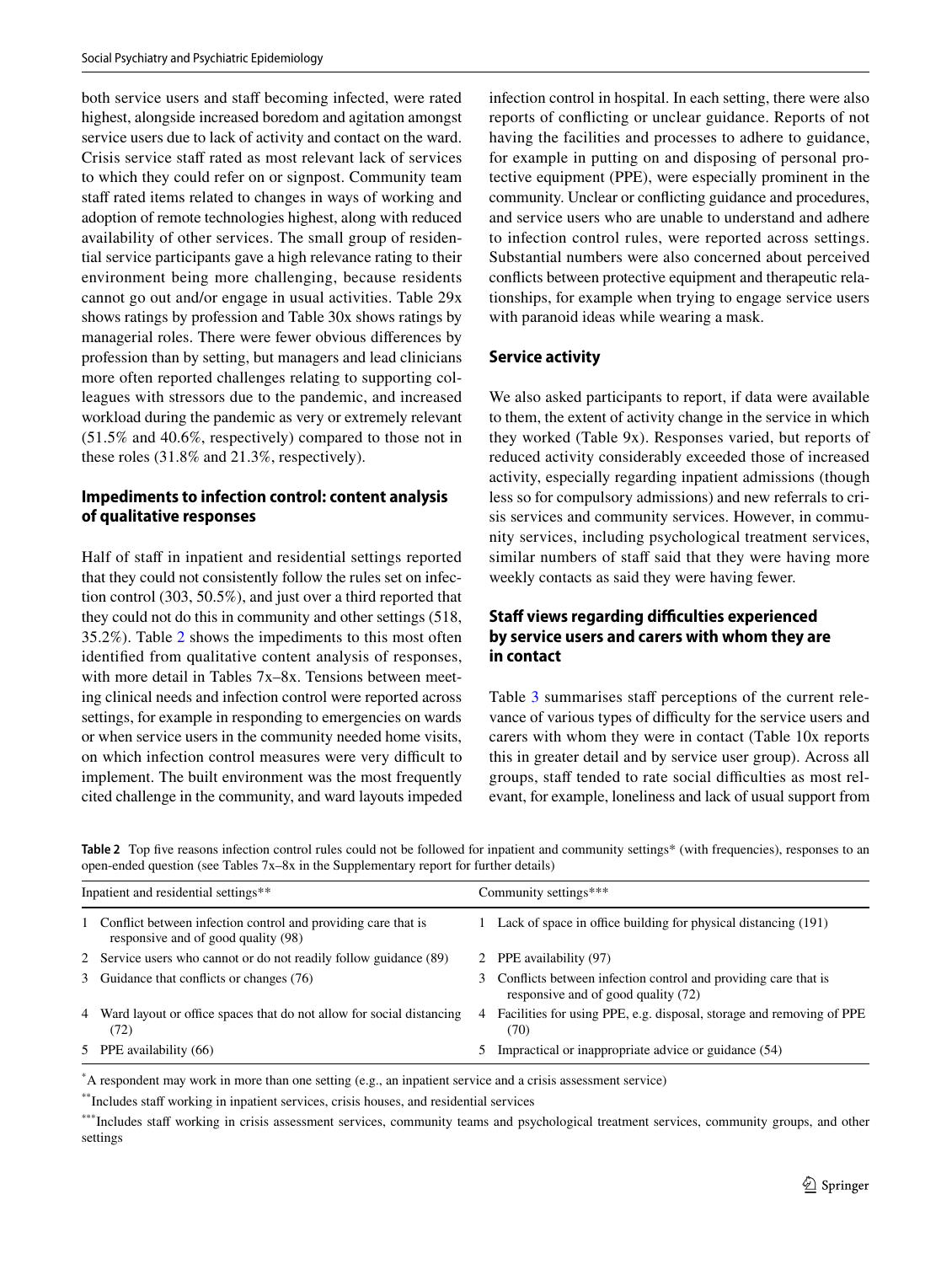<span id="page-5-0"></span>Table 3 Summary of staff perspectives on which of their service users' and carers' problems are most relevant, in order of % rated very or extremely relevant  $(n=2,180)$  (see Table 10x in the Supplementary report for further details)

|                                                                                                                                      | $\boldsymbol{n}$ | $n$ Rated very<br>or extremely<br>relevant | % Rated very or<br>extremely relevant |
|--------------------------------------------------------------------------------------------------------------------------------------|------------------|--------------------------------------------|---------------------------------------|
| Lack of access to usual support networks of family and friends                                                                       |                  | 2,171 1,609                                | 74.1                                  |
| Loneliness due to or made worse by social distancing, self-isolation and/or shielding                                                |                  | 2,180 1,504                                | 69.0                                  |
| Lack of usual work and activities                                                                                                    |                  | 2,165 1,432                                | 66.1                                  |
| Worries about getting COVID-19 infection                                                                                             |                  | 2,166 1,334                                | 61.6                                  |
| Lack of access to usual support from other services (primary care, social care, voluntary sector)                                    |                  | 2,173 1,333                                | 61.3                                  |
| Worries about family getting COVID-19 infection                                                                                      |                  | 2,169 1,296                                | 59.8                                  |
| Increased difficulties for families/carers                                                                                           |                  | 2,161 1,189                                | 55.0                                  |
| Lack of access to usual support from NHS mental health services                                                                      |                  | 2,172 1,120                                | 51.6                                  |
| Relapse and deterioration in mental health triggered by COVID-19 stresses                                                            |                  | 2,180 1,010                                | 46.3                                  |
| High personal risk of severe consequences of COVID-19 infection (e.g., due to physical health<br>comorbidities)                      | 2,168 988        |                                            | 45.6                                  |
| Increase in reliance on family/family tensions                                                                                       | 2,164 892        |                                            | 41.2                                  |
| Difficulty understanding or following current government requirements on social distancing, self-<br>isolation and/or shielding      | 2,168 882        |                                            | 40.7                                  |
| Difficulty engaging with remote appointments by phone or via digital platforms                                                       | 2,172 862        |                                            | 39.7                                  |
| Increased risk from abusive domestic relationships                                                                                   | 2,165 821        |                                            | 37.9                                  |
| Diminished access to physical health care for problems other than COVID-19                                                           | 2,172 735        |                                            | 33.8                                  |
| Having to stay at home in poor circumstances, or not having a home to go to                                                          | 2,169 752        |                                            | 34.7                                  |
| Difficulty getting food, money, or other basic resources                                                                             | 2,162 714        |                                            | 33.0                                  |
| Effects of COVID-19-related trauma                                                                                                   | 2,165 597        |                                            | 27.6                                  |
| Risk of increased drug and alcohol use or gambling                                                                                   | 2,167 595        |                                            | 27.5                                  |
| Lack of access to or of equitable provision of physical healthcare for COVID-19                                                      | 2,173 504        |                                            | 23.2                                  |
| Loss of liberty and rights due to changes in implementation of mental health legislation                                             | 2,165 412        |                                            | 19.0                                  |
| Lack of access to medication and to processes for administering and monitoring it                                                    | 2,172 383        |                                            | 17.6                                  |
| Problems with police or other authorities because of lack of understanding of/ability to stick to<br>current government requirements | 2,170 295        |                                            | 13.6                                  |

family and friends. Several other types of problem were also rated by many staff as very or extremely relevant, including lack of normal support from mental health and other services, deterioration in mental health in the pandemic period, worries about infection, and being at high risk if infected.

Responding to open-ended questions, staff identified a range of groups of service users about whom they were particularly concerned, some because of impacts on their clinical condition, others because of their social characteristics or circumstances, or because of specific difficulties providing an adequate service for them. Table [4](#page-6-0) summarises groups frequently identifed as of particular concern, and Table 11x gives more detail.

We also asked staff whether they were seeing people with mental health difficulties that appeared to arise from the pandemic (Table 12x). Some described symptoms directly related to COVID-19, such as delusional beliefs regarding COVID-19 infection or quarantine, and health anxiety or obsessive–compulsive symptoms related to infection. Others described relapses in people who had long been stable that they felt were linked to the stresses of the crisis. Some also reported apparently frst presentations of mental health problems such as psychosis or mania among healthcare workers.

#### **Sources of help at work**

Table [5](#page-6-1) summarises responses to a question about which sources of help were currently most important to staff in managing the impact of COVID-19 at work. Across all professions, the most important sources of help were support and advice from employers, colleagues, and managers, closely followed by new digital ways of working and the resilience and coping skills of service users and carers, the latter presumably seen as making the crisis less burdensome for staf, at least at its onset. Patterns of response were not markedly diferent across professional groups (Tables 13x–14x).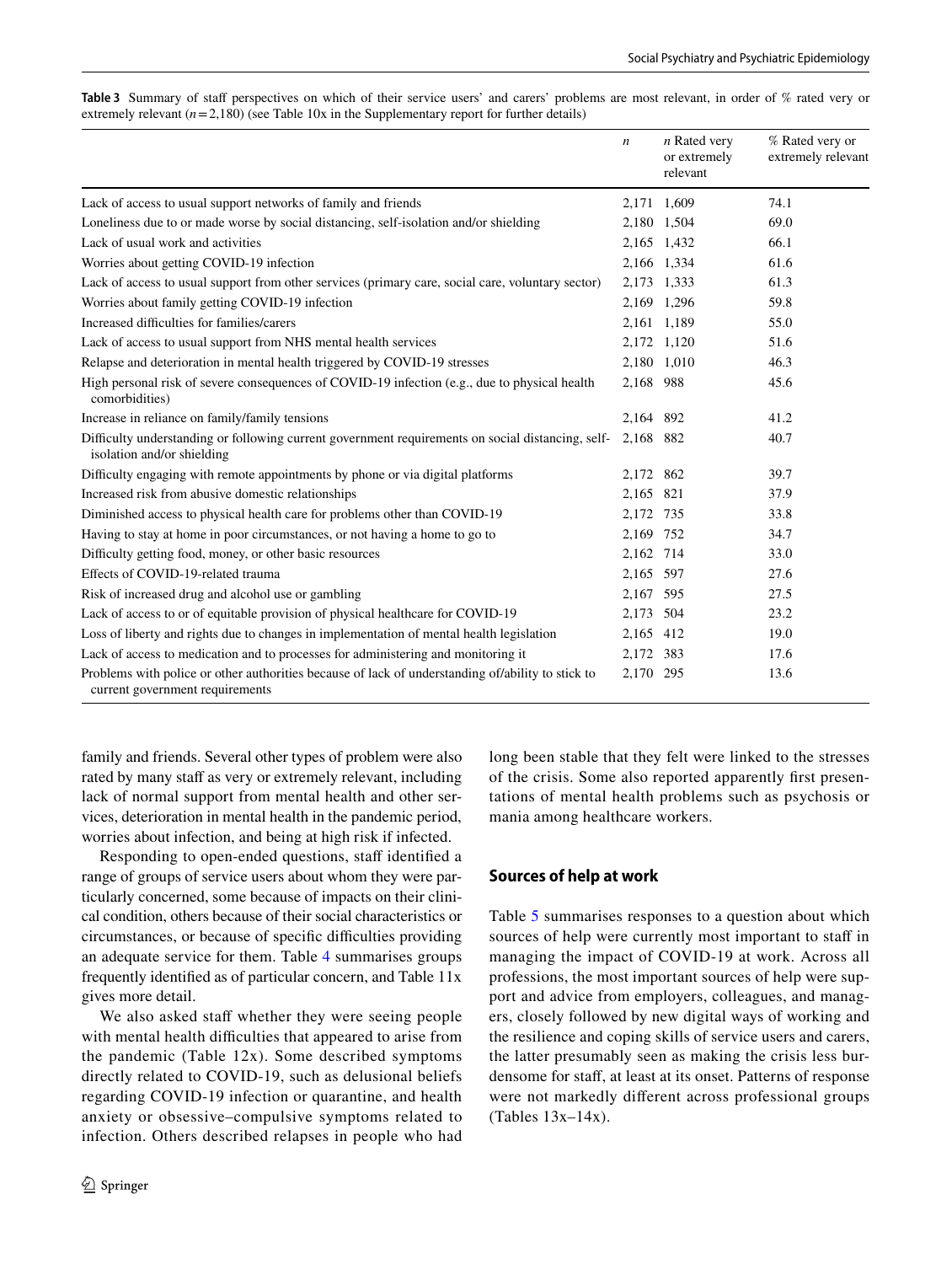<span id="page-6-0"></span>**Table 4** Frequently cited examples of the groups of service users about whom staff participants have been especially concerned during the pandemic: qualitative content analysis of open-ended responses (See Table 11x in the Supplementary report for further details)

#### **People with conditions resulting in specifc concerns**

People who are cognitively impaired (e.g., due to dementia or learning disability), who may fnd situation hard to understand and struggle to follow guidance

People with psychotic symptoms that may be exacerbated by current events and interfere with their ability to follow guidance

People with complex emotional needs (who may have a "personality disorder" diagnosis), who may be destabilised by abrupt loss of support and routines;

People with anxiety or OCD, especially those for whom COVID-19 interacts with contamination-related symptoms

Women with perinatal mental health problems, lacking usual support and assessment around the time of birth

People with drug and alcohol problems, for whom treatment and support are often severely disrupted and following guidance may be difficult People with eating disorders, at risk from disruption to usual eating, exercise, and social routines and to food access

#### **People of concern due to impacts related to social circumstances or characteristics**

People who live alone/are currently socially isolated and lonely

Older people with mental health problems, due to loss of usual support (e.g., family visits) and additional physical health vulnerability People who are in households where there is domestic violence or confict

Children in homes that may not be safe or where there is family confict

People living in poverty/poor housing, or who are homeless, for whom the lockdown is especially difficulty

#### **People of particular concern due to service disruptions**

Inpatients who have experienced service disruptions, including precipitate discharge, delayed discharge because of infection concerns, lack of leave or visits, and increased isolation and lack of activity or therapies on the wards

People who are difficult to reach in the community without usual visiting/outreach/face-to-face appointments and may not be seeking help that is needed

People at risk because of disrupted availability of medical responses, e.g., for people who harm themselves and are discouraged from visiting/ reluctant to visit emergency departments

<span id="page-6-1"></span>

|                                                                 |  |  | <b>Table 5</b> Summary of sources of help in managing COVID-19 impacts at work, in order of % rated very or extremely important $(n=2,180)$ (See |
|-----------------------------------------------------------------|--|--|--------------------------------------------------------------------------------------------------------------------------------------------------|
| Tables 13x–14x in the Supplementary report for further details) |  |  |                                                                                                                                                  |

|                                                                                                     | $\boldsymbol{n}$ | <i>n</i> Rated very or<br>extremely impor-<br>tant | % Rated very<br>or extremely<br>important |
|-----------------------------------------------------------------------------------------------------|------------------|----------------------------------------------------|-------------------------------------------|
| Guidance from my employer on managing clinical and safety needs due to COVID-19                     | 2,180            | 1,415                                              | 64.9                                      |
| Support and information from colleagues                                                             | 2,172            | 1,405                                              | 64.7                                      |
| Support and advice from my manager $(s)$                                                            | 2,169            | 1,374                                              | 63.3                                      |
| Adoption of new digital ways of working                                                             | 2,165            | 1,322                                              | 61.1                                      |
| Resilience and resource fulness in adversity among service users and carers                         | 2,180            | 1,309                                              | 60.1                                      |
| Guidance disseminated by the NHS or professional bodies                                             | 2,167            | 1,277                                              | 58.9                                      |
| Being aware of public support for key workers                                                       | 2,165            | 963                                                | 44.5                                      |
| Staff well-being initiatives set up during COVID-19 in my workplace                                 | 2,160            | 855                                                | 39.6                                      |
| National initiatives to support service users and carers, such as helplines and online peer support | 2,155            | 823                                                | 38.2                                      |
| New initiatives in NHS mental health services                                                       | 2,158            | 815                                                | 37.8                                      |
| The support offered by local volunteers and mutual aid groups                                       | 2,166            | 783                                                | 36.2                                      |
| Support and new initiatives from local voluntary sector organisations                               | 2,161            | 763                                                | 35.3                                      |
| National initiatives to support staff well-being                                                    | 2,156            | 714                                                | 33.1                                      |
| Information from the media or social media                                                          | 2,169            | 472                                                | 21.8                                      |

#### **Service changes and adaptations**

Participants in crisis and community services were asked whether services they worked in had changed opening hours or locations, and how their practices had changed (Table 15x). Services that had increased their hours during the crisis, for example with weekend opening, were described, as well as reductions in other services. Most staff working in crisis services reported that home visits were continuing when strictly necessary. A mixture of responses was obtained from community services (including both community mental health teams and psychological treatment services), with some reporting continuing face-to-face contacts and home visits as needed, others having stopped them. Responses regarding psychological treatment were split between aiming to provide a full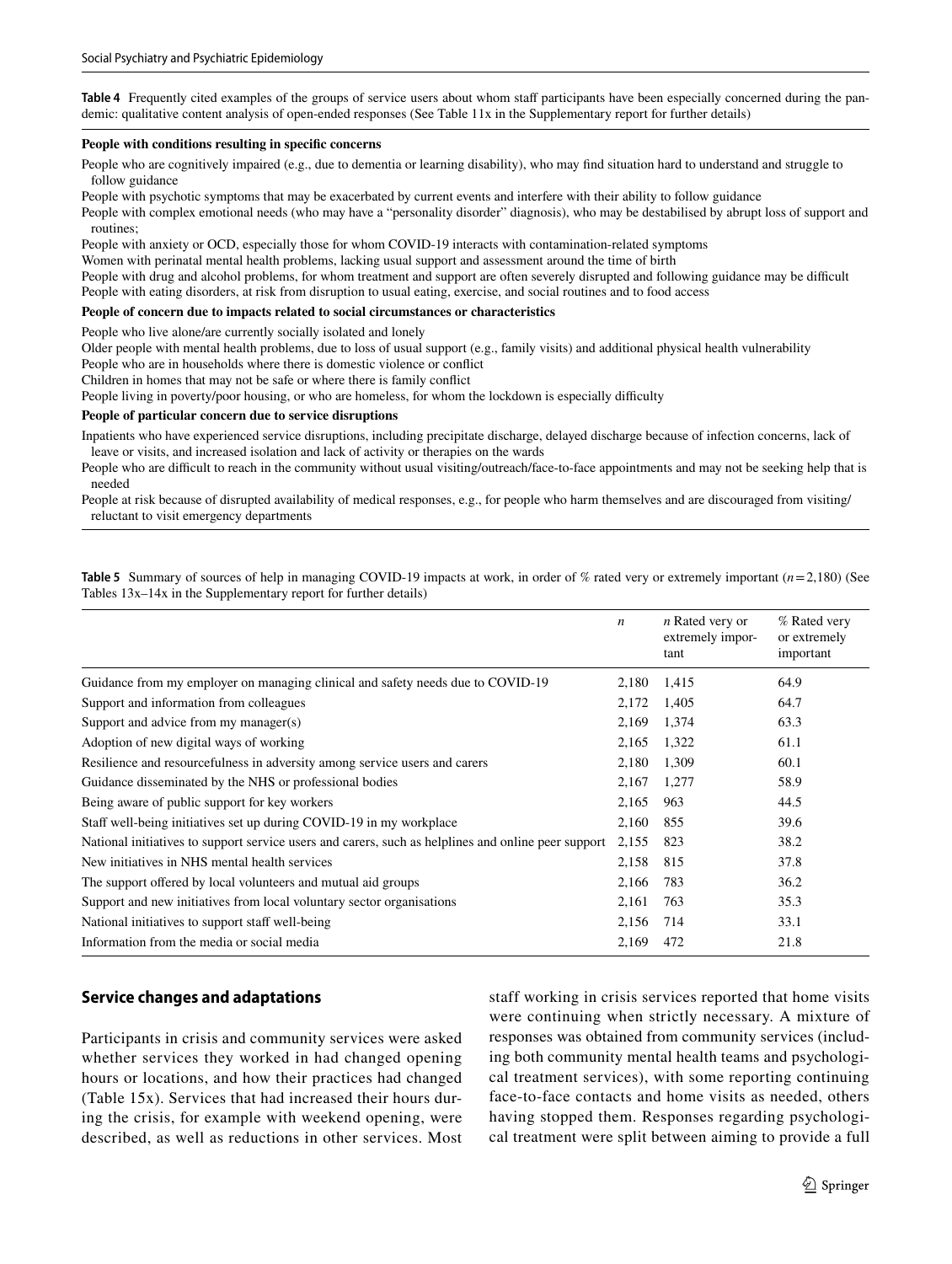Open-ended questions elicited adaptations and innovations made to manage the impact of the pandemic (Table 16x). The most widely reported shift was greatly increased adoption of remote technologies, as discussed below. Some participants also reported adopting new digital tools for assessment and therapy, such as apps and websites. Other innovations included new crisis services, such as crisis assessment centres rapidly established as alternatives to hospital emergency departments and new crisis phone lines, and re-organised services, resulting in extended hours, increased access for specific groups, or shorter waiting lists (e.g., for psychological treatment). Reported changes in the types of help offered included community services arranging practical help, such as food deliveries for service users, and providing resource packs to help service users to be active at home. Also frequently described were new or expanded forms of support for staff, including 'wobble' rooms (quiet rooms for staff who feel overwhelmed), staff helplines, increased supervision, wellness check-ins, and more use of informal support mechanisms.

Also reported was a general shift towards a more flexible approach, reducing bureaucracy and removing barriers to change, leading to a more agile way of working and a more responsive service. Many staff also valued the many benefits to their well-being, productivity and efficiency in being able to conduct some of their client contact or administrative tasks away from the office.

# **What's working and what's not in remote working: qualitative analysis of open‑ended responses**

Further quantitative and open-ended questions explored views and experiences of the shift to remote working (Tables 17x-19x). Almost all staff in community services (1,011, 94.1%), and a large majority in crisis services (219, 83.0%), were replacing some face-to-face contacts with phone or video calls. The shift to video calls did not appear to have been very extensive, however, with the majority (475, 54.5%) reporting use of this technology as their main means of contact with 20% or fewer of the service users with whom they have contact.

Views about this were mixed. Video calls for communication between staff attracted the greatest enthusiasm, with more than two-thirds (815, 73.4%) from both community and crisis services agreeing or strongly agreeing that they are a good way to hold staff meetings; this was echoed in open-ended questions. A majority (818, 74.0% of respondents to this question) agreed or strongly agreed that video calls were a good way to assess progress of some people already known to the service, but only 39.8% (442) agreed or strongly agreed that they can be a good way of making the initial assessments.

Responses to open-ended questions (Table [6,](#page-7-0) Tables 18x–19x) likewise identifed concerns about being able to make a good assessment remotely, as well as about forming rapport: they tended to suggest digital technologies were useful for clients with less complex needs, for "light-touch" interventions or for low-intensity therapeutic approaches and follow-up appointments. A majority (725, 65.8%) agreed or strongly agreed that use of remote rather

<span id="page-7-0"></span>**Table 6** Key points on remote working—what's working well and what's not (see Tables  $17x-19x$  in the Supplementary report for further details)

| What's working well in tele-health                                       | What can prevent tele-health from working                                 |  |  |  |
|--------------------------------------------------------------------------|---------------------------------------------------------------------------|--|--|--|
| <b>Efficiency of remote working:</b>                                     | Inadequate resources:                                                     |  |  |  |
| Allows prompt responses                                                  | Equipment and internet connections of low quality                         |  |  |  |
| Saves travelling time                                                    | Processes and preferred platforms not clearly established                 |  |  |  |
| Is better for the environment                                            | Staff may lack training and confidence                                    |  |  |  |
| May be more convenient for both staff and service users                  | Impacts on communication and therapeutic relationships                    |  |  |  |
| Allows staff to connect easily with each other, even if based in differ- | May be harder to establish and maintain a good therapeutic relationship   |  |  |  |
| ent places and different teams                                           | May be harder to make an assessment, especially at first contact          |  |  |  |
| Allows home working                                                      | May be challenging for longer, more in-depth sessions                     |  |  |  |
| <b>Best alternative for now:</b>                                         | Digital exclusion:                                                        |  |  |  |
| Remote working is allowing services to keep going despite infection      | People who lack equipment and resources to connect                        |  |  |  |
| control restrictions                                                     | People who don't have skills or confidence to connect (including people   |  |  |  |
| Innovative use of IT and digital tools can allow group programmes or     | with cognitive impairments)                                               |  |  |  |
| individual therapies to continue successfully                            | People lacking a suitably private environment for remote appointments     |  |  |  |
| <b>Benefits for some clients:</b>                                        | Service user preferences:                                                 |  |  |  |
| some clients are happy with video-call technology and even prefer it     | Some service users strongly prefer confidential conversations to be face- |  |  |  |
| Access is improved for some people, especially if travel and public      | to-face, or may feel suspicious or anxious about remote means             |  |  |  |
| places are challenging                                                   | If they do accept remote contacts, some prefer simpler phone or mes-      |  |  |  |
| May be an efficient way of helping people with less complex needs        | saging modalities                                                         |  |  |  |
|                                                                          | Some service users do not engage with remote contacts                     |  |  |  |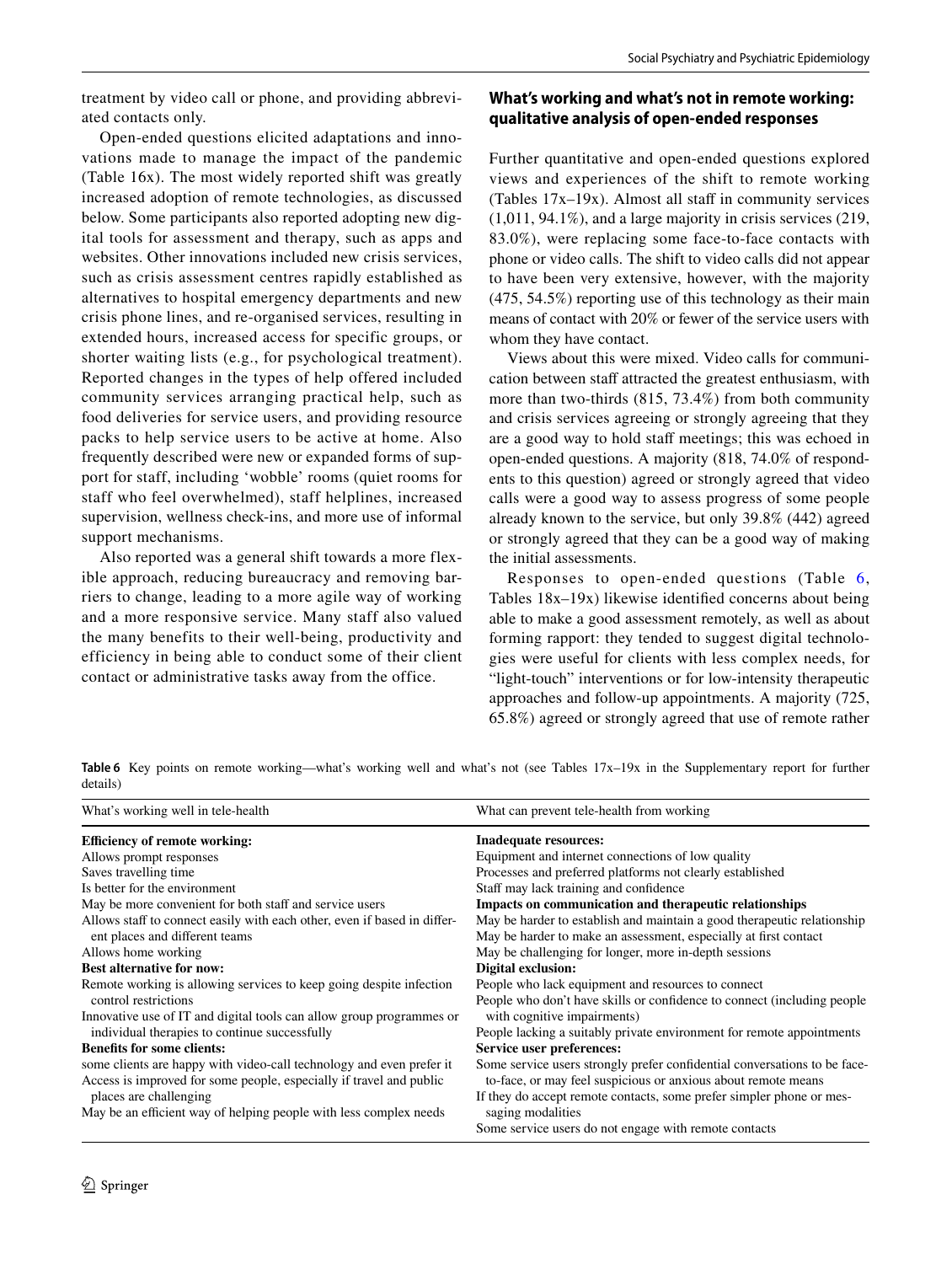than face-to-face consultations had resulted in not having contact with some service users who had not engaged with remote appointments.

#### **Future hopes and concerns**

Two-thirds (67.8%) answered yes when asked whether they wished to retain longer term any changes made during the pandemic. Table 20x summarises responses. A large majority involved keeping some aspects of remote working, with many feeling that selective use of technology platforms to connect staff with each other and with service users has potential long-term benefits for efficiency and the environment, particularly if technical difficulties are resolved and appropriate protocols developed. Others wished to retain some new service initiatives, such as crisis centres in the community, or the increased fexibility and ease of making changes experienced at this time.

Responses to a question about concerns for the future were numerous and detailed (Table 21x). While many participants reported that referrals to their service had decreased in the early phase of the pandemic, many feared that need would increase signifcantly in future and that lack of capacity and staff burnout may impede response to this. Anticipated drivers of increased future need included traumas, bereavement, and complex grief experienced by frontline staff, service users, and the wider public; mental health problems not managed effectively among people who have disengaged or not sought help during the pandemic; increased levels of domestic abuse and family confict; and the efects of wider societal disruption and increased inequalities due, for example, to unemployment and homelessness. Fears were also expressed that reduced levels of service might persist inappropriately after the current emergency period, that changes made in response to the crisis might be used to justify reduced funding in future, or that staff would be expected to continue with working patterns that they had agreed to only because of the crisis. Extension of remote working beyond the circumstances in which it had proved helpful was a further concern. Several respondents were concerned about the disproportionate impact of the pandemic on Black, Asian, and Minority Ethnic staff and service users, and about potentially increased racism and xenophobia.

#### **Discussion**

A wide range of challenges are reported by practitioners across the mental health sector, some specifc to service settings or groups of service users and carers. While many commentators have predicted a signifcant and widespread impact of COVID-19, we are able to provide a more detailed report that is rooted in direct experience of the efects of the pandemic on mental health care, albeit only in one country and only from the perspective of practitioners.

In the context of the pandemic, infection control is an immediate need whose complexity in mental health settings is a signifcant fnding from our study. Lack of PPE was sometimes identifed as a problem. More prominent, however, were challenges relating to processes, to the physical environment in which mental health care is delivered, and to tensions between infection control requirements and providing safe care and maintaining therapeutic relationships with people who may be distressed, suspicious, or struggling to comprehend the situation. Inpatient and residential services, and crisis services, where continuing face-to-face contacts appear more frequent than in routine care, are not surprisingly the settings in which staff are most immediately concerned with the spread of infection: the price of failure is potentially very high, as indicated by a recent Care Quality Commission report on excess deaths related to COVID-19 among people subject to the Mental Health Act [[17\]](#page-11-15).

The shift to remote working, strikingly rapid given that tele-health has been discussed over many years but with limited implementation, has been widely discussed; we examine staff perspectives on this in detail in the current study. Both our quantitative and qualitative data suggest clear support for its partial adoption in the longer term: remote contacts are seen as valuable for staff meetings, and for convenient and environmentally friendly follow-up of well-engaged clients with access to and a positive view of technology. However, staff give a very clear warning that there are still important technological, social, and procedural barriers to be addressed, and that its use should remain selective, complementing rather than replacing face-to-face contact.

This and other innovations that we document above suggest that, as in other domains of healthcare, there has been considerable agility and fexibility in at least some service contexts during the current crisis, with urgent needs overcoming well-documented barriers to implementing new ways of working. However, while responses to our question about innovations that staff would like to retain were numerous, serious concerns regarding both the short and long-term future were also widely expressed: these data were collected at a very early stage in the COVID-19 pandemic. Mental health services in the UK were already under pressure prior to the pandemic [\[18\]](#page-11-16) and swift attention, strategic planning, and resources will be required to meet widely anticipated additional demands from people afected directly or indirectly by the impact of the pandemic.

#### **Limitations**

This is only one perspective on the impact of the pandemic on mental health care, albeit one rooted in direct experience: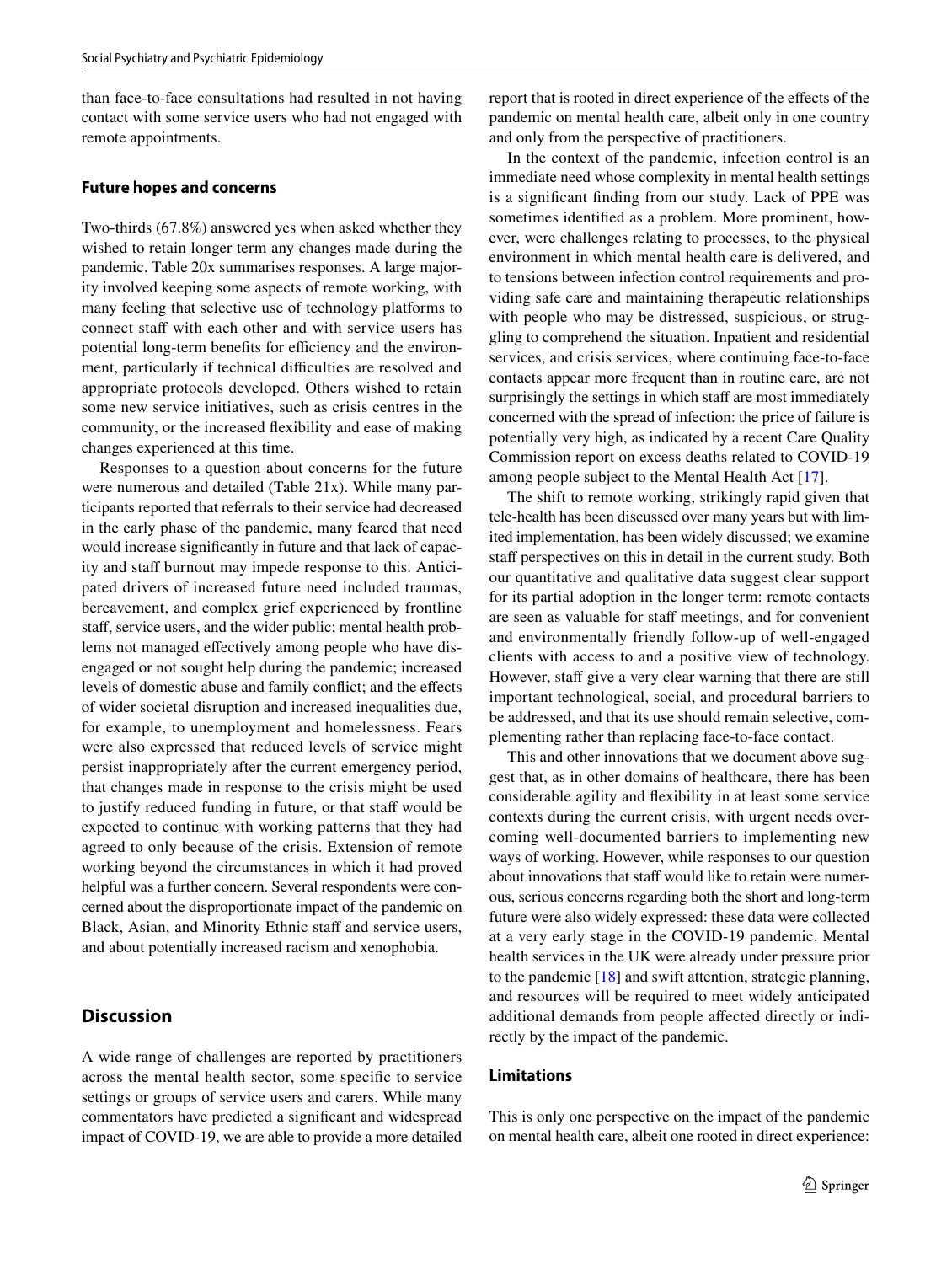it will be essential to investigate service user and carer perspectives, and to measure impacts on the mental health system more systematically as further data become available. Given the unprecedented pace of change in the world and in mental health services, we prioritised gaining a broad overview of impacts and responses, but much detail will have been missed. Our questionnaire was by necessity an ad hoc and not an established and validated tool. Omissions were noted as the study progressed: it was assumed that impacts of the "lockdown" for service users were negative, but positive experiences are noted too, for example of reduced pres-sure or easier access for people who struggle to travel [\[13](#page-11-11)]. More importantly, we designed the questionnaire early in the pandemic when the evidence of differential effects on some ethnic groups was less striking [\[19](#page-11-17)]: closed questions do not focus on this, although these efects and issues of racism are included in open-ended responses on concerns for the future.

Our sample, gathered by disseminating our questionnaire through a range of channels, is not representative of those who work in mental health care settings, and may either over-represent people who have strong concerns about the situation or those who wish to report successful new practices. We managed to include a range of professions and work settings, but did not recruit as successfully as we had hoped outside the NHS—more targeted efforts and time are likely to be needed to reach relevant staff from other sectors. Many people with mental health difficulties also come into contact with GPs, pharmacists, paramedics, and A&E doctors and nurses, especially if they are not under secondary services; we have not included these perspectives. We are especially concerned that, while we do not have any defnitive overall fgure for the UK mental health care workforce, it is clear that the number of non-White participants in our survey is relatively small, despite targeted efforts to increase their number and a strong emphasis on anonymity and confdentiality, as advised in the previous discussions of this frequently experienced difficulty  $[20]$  $[20]$  $[20]$ . Further efforts to engage and form partnerships are likely to be needed here too. London also appears over-represented and rural areas, which may have distinctive challenges, under-represented, and we have not at this stage disaggregated data by country, region, or area type.

#### **Implications**

We present here a series of snapshots capturing, from a staff perspective, the situation in mental health care services in the rapidly evolving early stages of the COVID-19 pandemic. This work cannot yield defnitive answers and should be interpreted alongside other perspectives, but offers researchers, service commissioners, managers, and policy makers directions for service development and further rapid research. Regarding immediate priorities, our fndings point to specifc challenges to be addressed to achieve more successful infection control. Remote working is a further immediate focus for research and service developments. Participants' accounts suggest that it has been helpful in keeping services going and maintaining some level of contact in the community, and aids communication between staf. There is now a need to develop clearer processes in collaboration with service users for its targeted use, to implement guidance and evidence that already exists [\[21](#page-11-19)], and to explore ways of overcoming barriers to its efective use.

Mental health providers in the UK and elsewhere have demonstrated unprecedented capacity for rapid adaptation and innovation during the early pandemic period. Recovery from the pandemic is a potential opportunity to establish new ways of working, for example with greater co-production with service users, and more widespread implementation of effective interventions and technologies [[22](#page-11-20)]. This will require sufficient resources, rapid production and translation of evidence, efective planning that engages all stakeholders, and great attention to workforce support and prevention of burnout.

#### **Lived experience commentary: Rachel Rowan Olive and Tamar Jeynes**

It is reassuring to see that staff share many of our concerns about the COVID-19 pandemic: premature discharges, isolation, difficulties with infection control, and accessing care. Many of these are refected in the MadCovid project's materials (<https://madcovid.com/>).

Telemedicine drew mixed views from staf; we would like to highlight some difficulties. Not everyone has a safe space to speak, may only have privacy in their bedroom or none at all. Telemedicine works better for those in better, not-overcrowded housing, so risks widening inequalities in access to care. For many of us, our home is our safety, and it is important to have distressing conversations elsewhere. Leaving the therapy room, we can leave some of our trauma behind. Video calls may feel invasive—as though the clinician is in your bedroom—bringing up traumatic issues inside the home, where we cannot escape them. Any continuation of remote working will need to consider the safety implications of this, assessing its suitability for each individual. It is vital that difficulty adhering to infection control guidance does not lead to blaming inpatients for viral spread. This is particularly important with restraint, where staff mentioned struggling to put on appropriate PPE in time to deal with an unfolding emergency. Wide area variations in restraint rates [\(https://www.mind.org.uk/media-a/4378/physical\\_restr](https://www.mind.org.uk/media-a/4378/physical_restraint_final_web_version.pdf) [aint\\_fnal\\_web\\_version.pdf](https://www.mind.org.uk/media-a/4378/physical_restraint_final_web_version.pdf) [\[23\]](#page-11-21); [https://weareagenda.org/](https://weareagenda.org/wp-content/uploads/2017/03/Restraint-FOI-research-briefing-FINAL1.pdf) [wp-content/uploads/2017/03/Restraint-FOI-research-brief](https://weareagenda.org/wp-content/uploads/2017/03/Restraint-FOI-research-briefing-FINAL1.pdf) [ing-FINAL1.pdf](https://weareagenda.org/wp-content/uploads/2017/03/Restraint-FOI-research-briefing-FINAL1.pdf) [\[24](#page-11-22)]), alongside personal experience, make us question whether restraint is ever truly unavoidable. If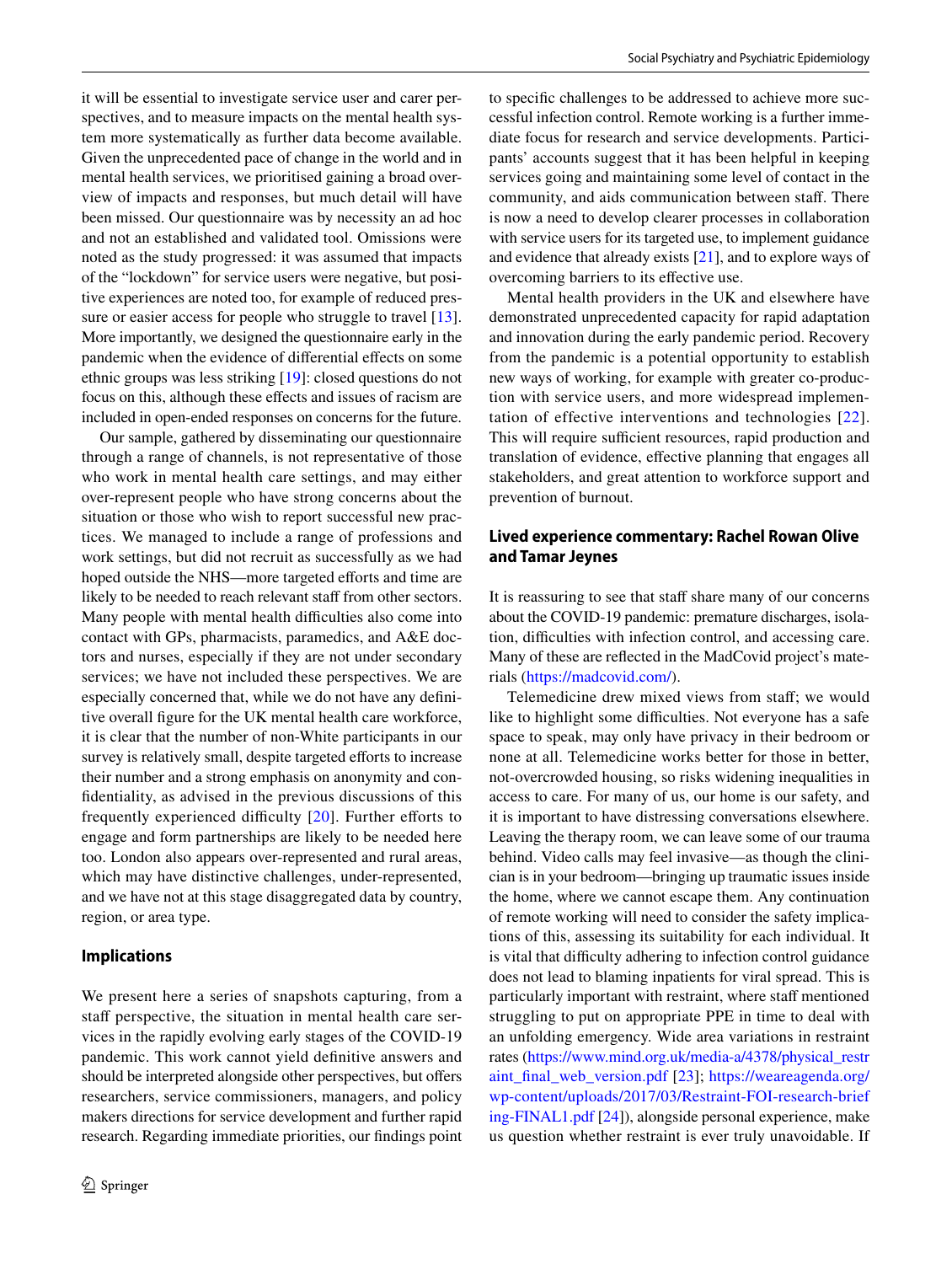it places both staff and service users at risk of COVID-19 infection, it is doubly dangerous. However challenging the situation, efforts must be renewed to reduce the iatrogenic distress, fear, and anger which can lead to its use.

Historically slow-moving services have implemented change at breakneck speeds in response to this crisis despite significant difficulties. Service users have campaigned for changes for decades. It is time to implement these changes with the same urgency.

**Acknowledgements** We are very grateful to Seena Fazel (University of Oxford), Angela Hassiotis, and Gill Livingston (both University College London) for their contributions to the development of survey questions in their specialist areas (forensic psychiatry, older people, and intellectual disability, respectively), and to Dr Lade Smith for her help in promoting the survey, especially by making a video with the Mental Elf encouraging staff from Black and minority ethnic groups to participate. We also thank the clinicians who took time to complete and feedback on our pilot survey, and all participants for taking time from the pressures of the pandemic to respond to the survey. List of The COVID-19 Mental Health Policy Research Unit Group members: Andy Bell (Centre for Mental Health, London, UK), Francesca Bentivegna (NIHR Mental Health Policy Research Unit, Division of Psychiatry, University College London, London, UK), Joseph Botham (NIHR Mental Health Policy Research Unit, Institute of Psychiatry, Psychology & Neuroscience, King's College London, London, UK), Julian Edbrooke-Childs (Anna Freud Centre, London, UK), Lucy Goldsmith (Population Health Research Institute, St George's, University of London, London, UK), Lisa Grünwald (NIHR Mental Health Policy Research Unit, Division of Psychiatry, University College London, London, UK; North East London NHS Foundation Trust, London, UK), Jasmine Harju-Seppänen (NIHR Mental Health Policy Research Unit, Division of Psychiatry, University College London, London, UK; Division of Psychology and Language Sciences, University College London, London, UK), Stephani Hatch (NIHR Mental Health Policy Research Unit, Institute of Psychiatry, Psychology & Neuroscience, King's College London, London, UK), Claire Henderson (NIHR Mental Health Policy Research Unit, Institute of Psychiatry, Psychology & Neuroscience, King's College London, London, UK), Louise Howard (NIHR Mental Health Policy Research Unit, Institute of Psychiatry, Psychology & Neuroscience, King's College London, London, UK), Rebecca Lane (Anna Freud Centre, London, UK), Sarah Ledden (NIHR Mental Health Policy Research Unit, Division of Psychiatry, University College London, London, UK), Monica Leverton (NIHR Mental Health Policy Research Unit, Division of Psychiatry, University College London, London, UK), Jo Lomani (Population Health Research Institute, St George's, University of London, London, UK), Natasha Lyons (NIHR Mental Health Policy Research Unit, Division of Psychiatry, University College London, London, UK), Paul McCrone (Faculty of Education, Health and Human Sciences, University of Greenwich, London, UK), Chukwuma U Ntephe (NIHR Mental Health Policy Research Unit, Division of Psychiatry, University College London, London, UK; South London and Maudsley NHS Foundation Trust, London, UK), Josephine Enyonam Ocloo (NIHR Mental Health Policy Research Unit, Institute of Psychiatry, Psychology & Neuroscience, King's College London, London, UK), David Osborn (NIHR Mental Health Policy Research Unit, Division of Psychiatry, University College London, London, UK; Camden and Islington NHS Foundation Trust, London, UK), Steve Pilling (Division of Psychology and Language Sciences, University College London, London, UK), Konstantina Poursanidou (Division of Psychiatry (NIHR Mental Health Policy Research Unit COVID-19 Co-Production Group), University College London, London, UK), Hannah Rachel Scott (NIHR Mental Health Policy Research

Unit, Division of Psychiatry, University College London, London, UK), Thomas Steare (NIHR Mental Health Policy Research Unit, Division of Psychiatry, University College London, London, UK), Ruth Stuart (NIHR Mental Health Policy Research Unit, Institute of Psychiatry, Psychology & Neuroscience, King's College London, London, UK), André Tomlin (National Elf Service Ltd, Oxford, UK), Kati Turner (Population Health Research Institute, St George's, University of London, London, UK), and Vasiliki Tzouvara (Department of Mental Health Nursing, Florence Nightingale Faculty of Nursing, Midwifery & Palliative Care, King's College London, London, UK).

**Author contributions** SJ, BLE, AS, SO, SC, and SG made the initial plan for the study. All main authors contributed to protocol development. SJ drafted the survey, CDL developed the online version, and all main authors commented. CDL and AS led on recruitment strategies. CDL and SL planned and conducted the statistical analysis. NVSJ, UF, AP, and SO planned and conducted the qualitative analysis. RRO, TJ, and PS coded and summarised qualitative data and contributed from a lived experience perspective, and RRO and TJ wrote the Lived Experience commentary. SJ, CDL, and HK drafted and all authors contributed to and approved the fnal manuscript. Group authors contributed to protocol development, commented on the survey, contributed to making and implementing recruitment plans, and coded and summarised qualitative data.

**Funding** This paper presents independent research commissioned and funded by the National Institute for Health Research (NIHR) Policy Research Programme, conducted by the NIHR Policy Research Unit (PRU) in Mental Health. The views expressed are those of the authors and not necessarily those of the NIHR, the Department of Health and Social Care or its arm's length bodies, or other government departments.

**Availability of data and material** The survey dataset is currently being used for additional research by the author research group and is, therefore, not currently available in a data repository. A copy of the survey is available at this web address:<https://opinio.ucl.ac.uk/s?s=67819>.

#### **Compliance with ethical standards**

**Conflicts of interest** SJ, AS, BLE, SO, and SC are grant holders for the NIHR Mental Health Policy Research Unit.

**Ethics approval** The King's College London research ethics committee approved this study (MRA-19/20-18372).

**Consent to participate** Information on participation was provided on the front page of the survey. By starting the survey, participants agreed that they had read and understood all this information.

**Consent for publication** It was explained on the front page of the survey that responses may be used in articles published in scientifc journals and that these articles will not include any information which could be used to identify any participant.

**Open Access** This article is licensed under a Creative Commons Attribution 4.0 International License, which permits use, sharing, adaptation, distribution and reproduction in any medium or format, as long as you give appropriate credit to the original author(s) and the source, provide a link to the Creative Commons licence, and indicate if changes were made. The images or other third party material in this article are included in the article's Creative Commons licence, unless indicated otherwise in a credit line to the material. If material is not included in the article's Creative Commons licence and your intended use is not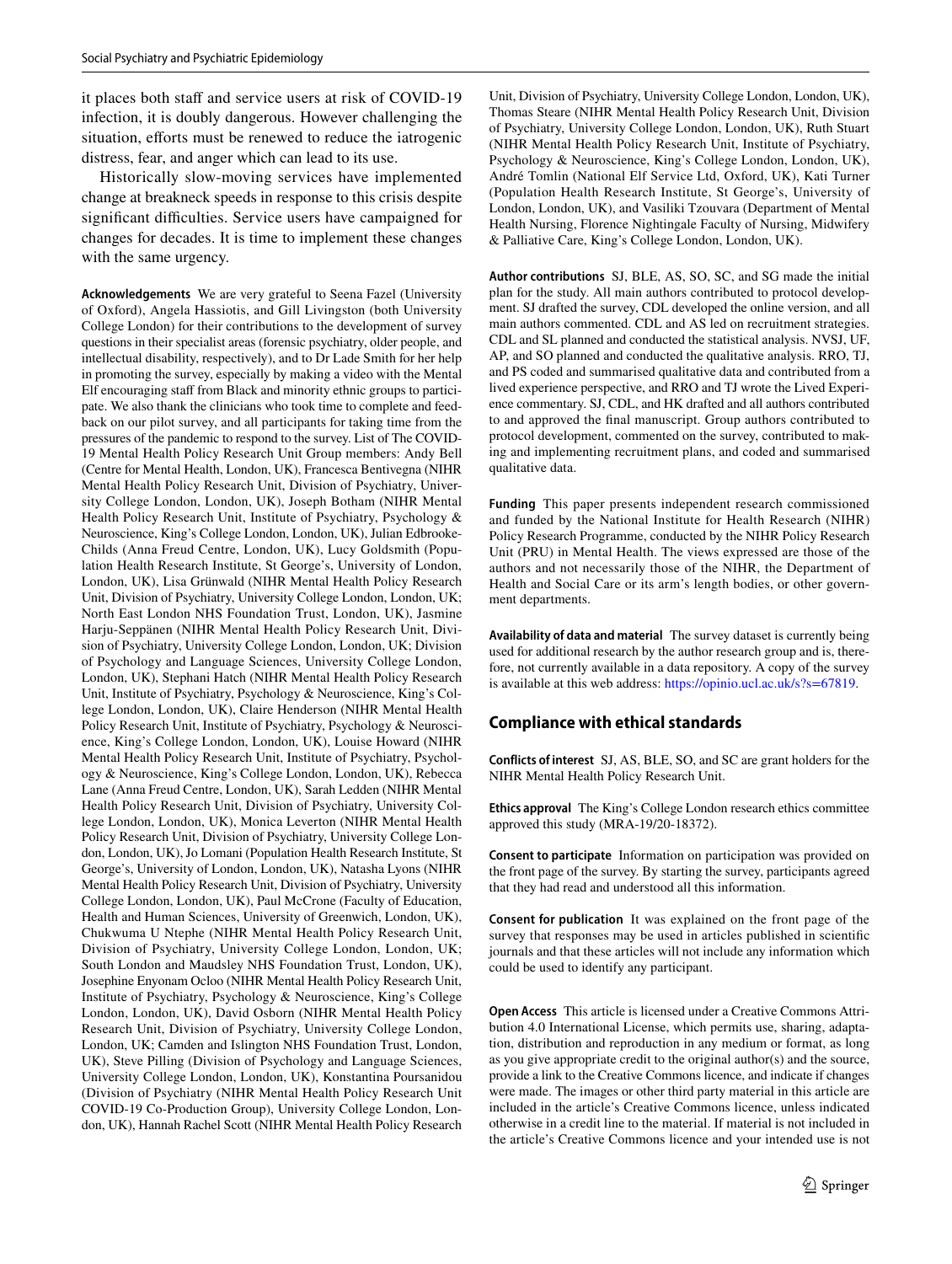permitted by statutory regulation or exceeds the permitted use, you will need to obtain permission directly from the copyright holder. To view a copy of this licence, visit <http://creativecommons.org/licenses/by/4.0/>.

## **References**

- <span id="page-11-0"></span>1. Royal College of Psychiatrists, Press Release, 15.5.2020. Psychiatrists see alarming rise in patients needing urgent and emergency care and forecast a 'tsunami' of mental illness. [https://www.rcpsy](https://www.rcpsych.ac.uk/news-and-features/latest-news/detail/2020/05/15/psychiatrists-see-alarming-rise-in-patients-needing-urgent-and-emergency-care) [ch.ac.uk/news-and-features/latest-news/detail/2020/05/15/psych](https://www.rcpsych.ac.uk/news-and-features/latest-news/detail/2020/05/15/psychiatrists-see-alarming-rise-in-patients-needing-urgent-and-emergency-care) [iatrists-see-alarming-rise-in-patients-needing-urgent-and-emerg](https://www.rcpsych.ac.uk/news-and-features/latest-news/detail/2020/05/15/psychiatrists-see-alarming-rise-in-patients-needing-urgent-and-emergency-care) [ency-care](https://www.rcpsych.ac.uk/news-and-features/latest-news/detail/2020/05/15/psychiatrists-see-alarming-rise-in-patients-needing-urgent-and-emergency-care). Accessed 31 May 2020
- <span id="page-11-1"></span>2. The Lancet Psychiatry. Mental health and COVID-19: change the conversation (2020). The Lancet Psychiatry 7(6): 463.
- <span id="page-11-2"></span>3. Mezzina R, Sashidharan S, Rosen A, Killaspy H, Saraceno B. Mental health in the age of coronavirus: time for change. *Social Psychiatry and Psychiatric Epidemiology*. SPPE-D-20-00223. In Press.
- <span id="page-11-3"></span>4. Kozloff N, Mulsant BH, Stergiopoulos V, Voineskos AN (2020) The COVID-19 global pandemic: implications for people with schizophrenia and related disorders. Schizophr Bull. [https://doi.](https://doi.org/10.1093/schbul/sbaa051) [org/10.1093/schbul/sbaa051](https://doi.org/10.1093/schbul/sbaa051)
- <span id="page-11-4"></span>5. Killaspy H, Priebe S, Bremner S, Dowling S, Harrison I, Krotofl J, McPherson P, Sandhu S, Arbuthnott M, Curtis S, Leavey G, Shepherd G, Eldridge S, King M (2016) Quality of Life, autonomy, satisfaction, and costs associated with mental health supported accommodation services in England; a national survey. Lancet Psychiatry 3(12):1129–1137
- <span id="page-11-5"></span>6. Danese A, Bauld L, Greenberg N, Burgess R, Johnson S, Bloomfeld M. Expert reaction to new advice to support mental health during the COVID-19 outbreak. Science Media Centre. 2020. [https://www.sciencemediacentre.org/expert-reaction-to-new](https://www.sciencemediacentre.org/expert-reaction-to-new-advice-to-support-mental-health-during-the-covid-19-outbreak/)[advice-to-support-mental-health-during-the-covid-19-outbreak/.](https://www.sciencemediacentre.org/expert-reaction-to-new-advice-to-support-mental-health-during-the-covid-19-outbreak/) Accessed 31 May 2020
- <span id="page-11-6"></span>7. Crossland-Otter A. Physical health pandemic vs mental health 'epidemic': has our mental health been forgotten? Mental Health Today (2020). [https://www.mentalhealthtoday.co.uk/blog/gover](https://www.mentalhealthtoday.co.uk/blog/government-policy/physical-health-pandemic-vs-mental-health-epidemic-is-our-mental-health-being-forgotten) [nment-policy/physical-health-pandemic-vs-mental-health-epide](https://www.mentalhealthtoday.co.uk/blog/government-policy/physical-health-pandemic-vs-mental-health-epidemic-is-our-mental-health-being-forgotten) [mic-is-our-mental-health-being-forgotten.](https://www.mentalhealthtoday.co.uk/blog/government-policy/physical-health-pandemic-vs-mental-health-epidemic-is-our-mental-health-being-forgotten) Accessed 31 May 2020
- <span id="page-11-7"></span>8. Percudani M, Corradin M, Moreno M, Indelicato A, Vita A (2020) Mental health services in lombardy during COVID-19 outbreak. Psychiatry Res 12(288):112980. [https://doi.org/10.1016/j.psych](https://doi.org/10.1016/j.psychres.2020.112980) [res.2020.112980](https://doi.org/10.1016/j.psychres.2020.112980)
- <span id="page-11-8"></span>9. Yao H, Chen JH, Xu YF (2020) Patients with mental health disorders in the COVID-19 epidemic. Lancet Psychiatry. 7(4):e21. [https://doi.org/10.1016/S2215-0366\(20\)30090-0](https://doi.org/10.1016/S2215-0366(20)30090-0)
- <span id="page-11-9"></span>10. Xiang YT, Zhao YJ, Liu ZH, Li XH, Zhao N, Cheung T, Ng CH (2020) The COVID-19 outbreak and psychiatric hospitals in China: managing challenges through mental health service reform. Int J Biol Sci 16(10):1741–1744. [https://doi.org/10.7150/](https://doi.org/10.7150/ijbs.45072) [ijbs.45072](https://doi.org/10.7150/ijbs.45072)
- 11. Kavoor AR, Chakravarthy K, John T (2020) Remote consultations in the era of COVID-19 pandemic: preliminary experience in a regional Australian public acute mental health care setting. Asian Journal of Psychiatry 8(51):102074. [https://doi.org/10.1016/j.](https://doi.org/10.1016/j.ajp.2020.102074) [ajp.2020.102074](https://doi.org/10.1016/j.ajp.2020.102074)
- <span id="page-11-10"></span>12. Samuels EA, Clark SA, Wunsch C, Keeler LAJ, Reddy N, Vanjani R, Wightman RS (2020) Innovation during COVID-19: improving addiction treatment access. J Addict Med. [https://doi.org/10.1097/](https://doi.org/10.1097/ADM.0000000000000685) [ADM.0000000000000685](https://doi.org/10.1097/ADM.0000000000000685)
- <span id="page-11-11"></span>13. Sheridan Rains L, Johnson J, Barnett P, Steare T, Needle JJ, Carr S, Lever Taylor B, Bentivegna F, Ebrooke-Childs J, Scott HR, Rees J, Shah P, Lomani J, Chipp B, Barber N, Dedat Z, Oram S, Morant N, Simpson A, COVID-19 Mental Health Policy Research Unit Group (2020) First reports regarding impacts of the COVID-19 pandemic on mental health care and on people with mental health conditions: an international document analysis. Soc Psychiatry Psychiatr Epidemiol. [https://doi.org/10.1007/s00127-020-](https://doi.org/10.1007/s00127-020-01924-7) [01924-7](https://doi.org/10.1007/s00127-020-01924-7)
- <span id="page-11-12"></span>14. Ivankova NV, Creswell JW, Stick SL (2006) Using mixed-methods sequential explanatory design: from theory to practice. Field methods 18(1):3–20
- <span id="page-11-13"></span>15. Gale NK, Heath G, Cameron E, Rashid S, Redwood S (2013) Using the framework method for the analysis of qualitative data in multi-disciplinary health research. BMC Med Res Methodol 13(1):117
- <span id="page-11-14"></span>16. Hsieh H-F, Shannon SE (2005) Three approaches to qualitative content analysis. Qual Health Res 15:1277–1288. [https://doi.](https://doi.org/10.1177/1049732305276687) [org/10.1177/1049732305276687](https://doi.org/10.1177/1049732305276687)
- <span id="page-11-15"></span>17. Care Quality Commission (2020). Our concerns about mental health, learning disability and autism services. [https://www.cqc.](https://www.cqc.org.uk/news/stories/our-concerns-about-mental-health-learning-disability-autism-services) [org.uk/news/stories/our-concerns-about-mental-health-learning](https://www.cqc.org.uk/news/stories/our-concerns-about-mental-health-learning-disability-autism-services)[disability-autism-services.](https://www.cqc.org.uk/news/stories/our-concerns-about-mental-health-learning-disability-autism-services) Accessed 31 May 2020
- <span id="page-11-16"></span>18. Gilburt H (2018). Funding and staffing of NHS mental health providers: still waiting for parity. The King's Fund. [https://www.](https://www.kingsfund.org.uk/publications/funding-staffing-mental-health-providers) [kingsfund.org.uk/publications/funding-staffing-mental-healt](https://www.kingsfund.org.uk/publications/funding-staffing-mental-health-providers) [h-providers.](https://www.kingsfund.org.uk/publications/funding-staffing-mental-health-providers) Accessed 13 July 2020
- <span id="page-11-17"></span>19. Public Health England (2020). Disparities in the risk and outcomes of COVID-19. [https://assets.publishing.service.gov.uk/](https://assets.publishing.service.gov.uk/government/uploads/system/uploads/attachment_data/file/892085/disparities_review.pdf) [government/uploads/system/uploads/attachment\\_data/fle/89208](https://assets.publishing.service.gov.uk/government/uploads/system/uploads/attachment_data/file/892085/disparities_review.pdf) [5/disparities\\_review.pdf.](https://assets.publishing.service.gov.uk/government/uploads/system/uploads/attachment_data/file/892085/disparities_review.pdf) Accessed 13 July 2020
- <span id="page-11-18"></span>20. Sheldon H, Graham C, Pathecary N, Rasul F, Picker Institute Europe (2020). Increasing response rates amongst black and minority ethnic and seldom heard groups. [https://www.nhssu](http://www.nhssurveys.org/Filestore/documents/Increasing_response_rates_literature_review.pdf) [rveys.org/Filestore/documents/Increasing\\_response\\_rates\\_liter](http://www.nhssurveys.org/Filestore/documents/Increasing_response_rates_literature_review.pdf) [ature\\_review.pdf.](http://www.nhssurveys.org/Filestore/documents/Increasing_response_rates_literature_review.pdf) Accessed May 31 2020
- <span id="page-11-19"></span>21. University of Oxford (2020). Video consultations: A guide for practice. [https://bjgplife.com/2020/03/18/video-consultations](https://bjgplife.com/2020/03/18/video-consultations-guide-for-practice/)[guide-for-practice/](https://bjgplife.com/2020/03/18/video-consultations-guide-for-practice/). Accessed 13 July 2020
- <span id="page-11-20"></span>22. Moreno C, Wykes T, Galderisi S, Nordentoft M, Crossley N, Jones N, Cannon M, Correll CU, Byrne L, Carr S, Chen EYH, Gorwood P, Johnson S, Kärkkäinen H, Krystal JH, Lee J, Lieberman J, López-Jaramillo C, Männikkö M, Phillips MR, Uchida H, Vieta E, Vita A, & Arango C (2020). How Mental Health Care should change as a Consequence of the COVID-19 pandemic. In press The Lancet Psychiatry
- <span id="page-11-21"></span>23. Mind (2013). Physical restraint in crisis: A report on physical restraint in hospital settings in England. [https://www.mind.org.](https://www.mind.org.uk/media-a/4378/physical_restraint_final_web_version.pdf) [uk/media-a/4378/physical\\_restraint\\_final\\_web\\_version.pdf](https://www.mind.org.uk/media-a/4378/physical_restraint_final_web_version.pdf). Accessed 13 July 2020
- <span id="page-11-22"></span>24. Agenda (2017). Briefng on the use of restraint against women and girls. [https://weareagenda.org/wp-content/uploads/2017/03/Restr](https://weareagenda.org/wp-content/uploads/2017/03/Restraint-FOI-research-briefing-FINAL1.pdf) [aint-FOI-research-briefing-FINAL1.pdf](https://weareagenda.org/wp-content/uploads/2017/03/Restraint-FOI-research-briefing-FINAL1.pdf) Accessed 31 May 2020